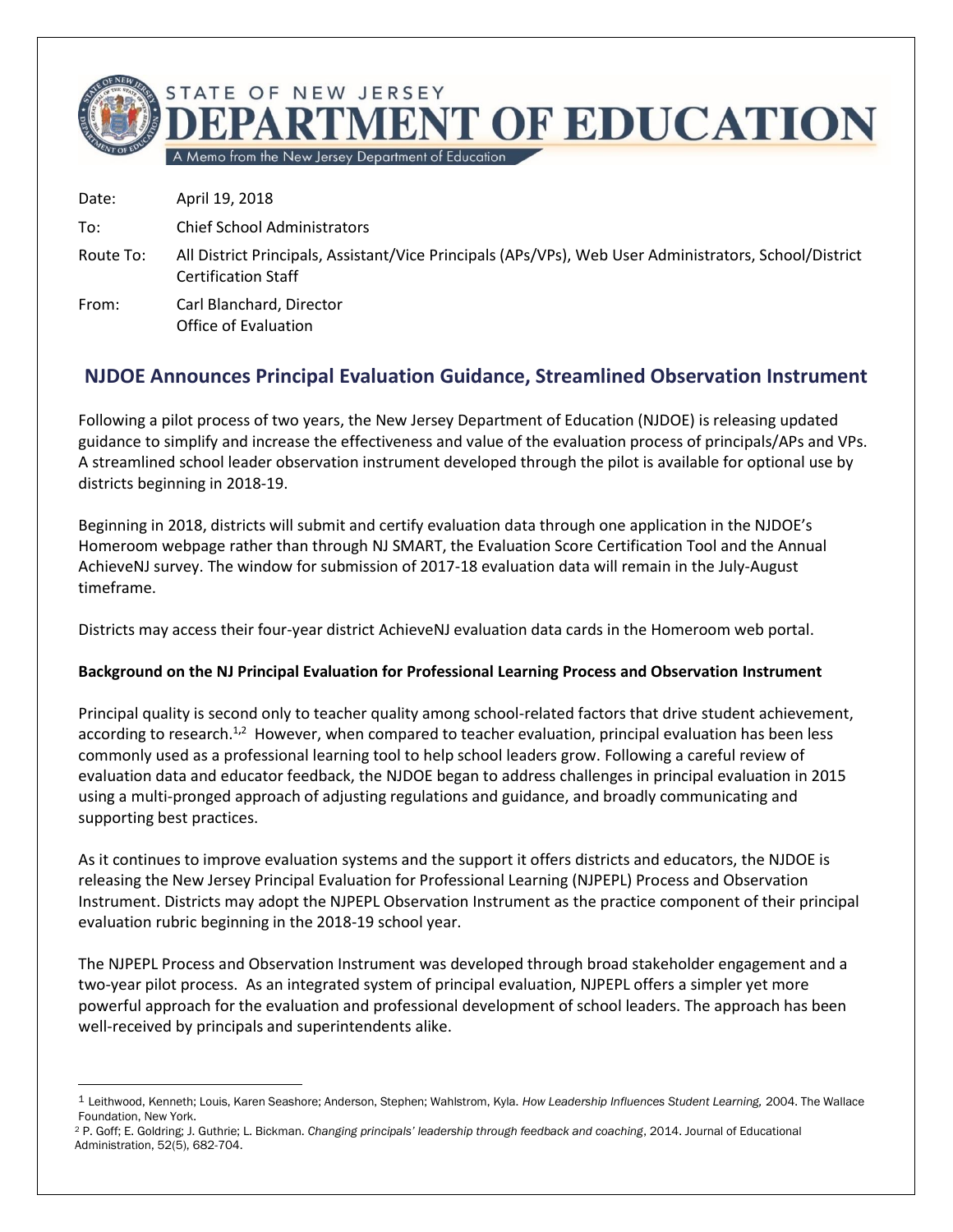Some of the comments from pilot participants include:

"This instrument allows for more discussion and collaboration. The instrument is much more straightforward than the previous instrument." – Lori Burns, Principal, Neptune Township School District

"More appropriate evaluation of what the principals are doing on a day-to-day basis." – Chris Carrubba, Superintendent, Belvidere and Harmony Township

"This process allows for more dialogue with the superintendent and also allows you to showcase your standards with specific artifacts rather than a multitude of artifacts. It focuses on the growth model." – Jayme Orlando, Principal, Manalapan-Englishtown Regional School District

"The 'window of time' aspect is a benefit and more truly captures the role of the principal." – Scott Oswald, Superintendent, Collingswood Public Schools

More in-depth training materials and guidance for the process and instrument will be available toward the end of this school year to supplement the introductory documents links below. Technical assistance sessions will be offered regionally during summer 2018 for districts contemplating a switch to this New Jersey-specific, no-cost, principal evaluation tool.

[New Jersey Principal Evaluation for Professional Learning Process](http://www.nj.gov/education/AchieveNJ/principal/pl/Process.pdf)

[New Jersey Principal Evaluation for Professional Learning Observation Instrument](http://www.nj.gov/education/AchieveNJ/principal/pl/ObservationInstrument.pdf)

## **Revised Evaluation Data Submission Process**

As the NJDOE continues to simplify its data processes, districts will now submit and certify their staff evaluation data through a Homeroom application similar to the Evaluation Score Certification Tool (ESCT) that has been in use for the past four years. Also, rather than submitting required evaluation-related information through the Annual AchieveNJ survey, districts will submit this information through the same evaluation data Homeroom application that they submit and certify their staff evaluation scores.

While districts will no longer submit evaluation data through NJ SMART, all other NJ SMART data collections such as staff and course roster information will continue as before. The timeframe for evaluation data submission will not change.

Over the next several months, we will be providing more detailed technical information and guidance regarding this streamlined collection and certification method.

## **Four-Year District Evaluation Data Cards**

Districts can access their four-year district AchieveNJ Data Cards through the NJDOE's Homeroom webpage. The primary purpose of the AchieveNJ Data Card is to provide a longitudinal view of a district's certified AchieveNJ data. The AchieveNJ Data Card includes the past four years of district-certified evaluation data and may be used by authorized school district personnel to:

- a. Examine information on trends in evaluation within one comprehensive document;
- b. Promote conversations regarding evaluation efficacy in relation to student achievement; and
- c. Encourage actions to improve evaluation accuracy and usefulness.

The AchieveNJ Data Cards are accompanied by a User Guide to help districts read and use the cards effectively.